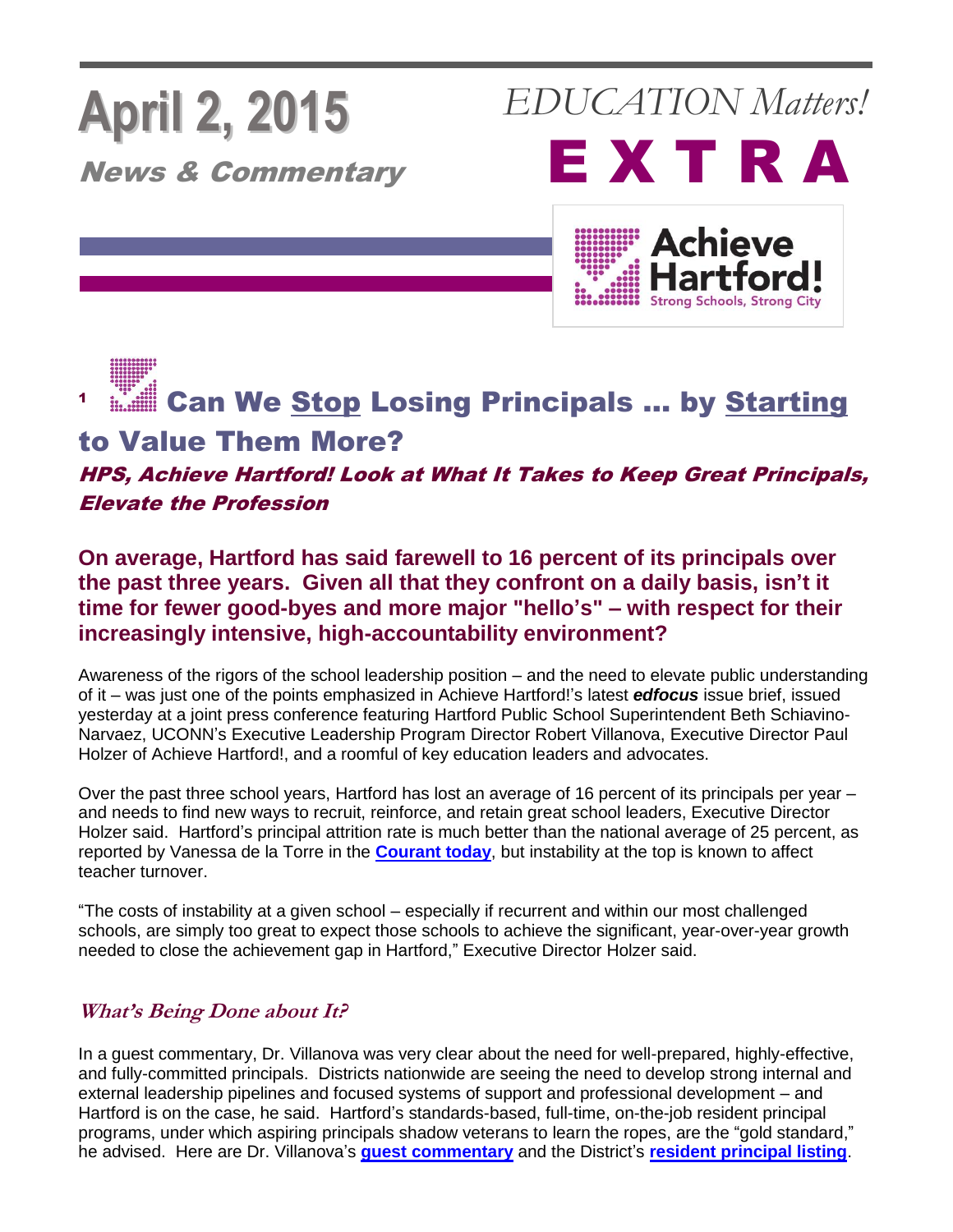### Page Two

In some ways, yesterday's speakers took the press conference audience to school, elaborating on the best practice and research information of Achieve Hartford's *edfocus*. Here's how:

- $\rightarrow$  **Highest-Impact Practices**. Dr. Narvaez pointed to research showing that urban school principals spend less than 17 percent of their time on instructional leadership. Accordingly, her emphasis has been on clarifying the role of instructional leaders and by making sure the District has great supervisors and great coaches. The associate superintendents for instructional leadership, part of her central office reorganization last year, are key players here, serving as liaisons between schools and central office staff, promoting the highest-impact practices and helping to take things off the plate of principals.
- → **Re-engineering and Focusing**. Dr. Villanova pointed out that while more than 5,000 CT educators are certified to serve as school principals, the vast majority either are not interested or not prepared; sometimes not encouraged to move up to school leadership. Yet, he maintained, Dr. Narvaez and her team are addressing the challenges, in significant part by the re-engineering and focusing of the associate superintendents of instructional leadership positions, which he said were at the cutting edge of research and best practice in District leadership.
- **Recommendations**. Executive Director Holzer drew attention to Achieve Hartford!'s recommendations, including those concerning innovative training for gap areas, further funding residency programs, and identifying financial and non-financial incentives for principals to stay in their positions longer. He also contended that "burnout is real" in this leadership position – thus elevating the importance of how Hartford stakeholders view the profession and how the District finds new ways to recruit, reinforce, and retain school leaders. As examples, he called for videotaping "Day in the Life of a Principal" programs at contrasting schools and eliminating the daily "time sucks" that cut into principal effectiveness.

Here are the **joint HPS-Achieve [Hartford! news release](http://achievehartford.org/assets/uploads/files/4-1-15%20~~~~Joint%20HPS-AH%20edfocus%20News%20Release.pdf)** and the "Standing by Our Principals" edition of *[edfocus](http://achievehartford.org/assets/uploads/files/4-1-15-----WEB--edfocus_principals_online%20version.pdf)*.

### 2 Yale Conferees Examine Community

### **Engagement**

### Overcoming Hurdles to Get the Entire Village Involved in Learning

**One Hartford-relevant consensus at last week's Yale School of Management Educational Leadership Conference was that it does take a village to drive excellence and achievement equality in public schools – but that the family and community engagement necessary to mobilize that village faces strong headwinds.**

"It absolutely takes a village to raise a child – and to improve schools for all – but effective family and community engagement is elusive," said Achieve Hartford Executive Director Paul Diego Holzer. He participated in panel, entitled "It Takes a Village: Building and Sustaining Community Engagement in the Schools," with Daniel Cardinali of Communities in Schools, Nadya Daby of the U.S. Department of Education, and Jeremiah Kittredge of Families for Excellent Schools.

Here is a sampling of the points discussed: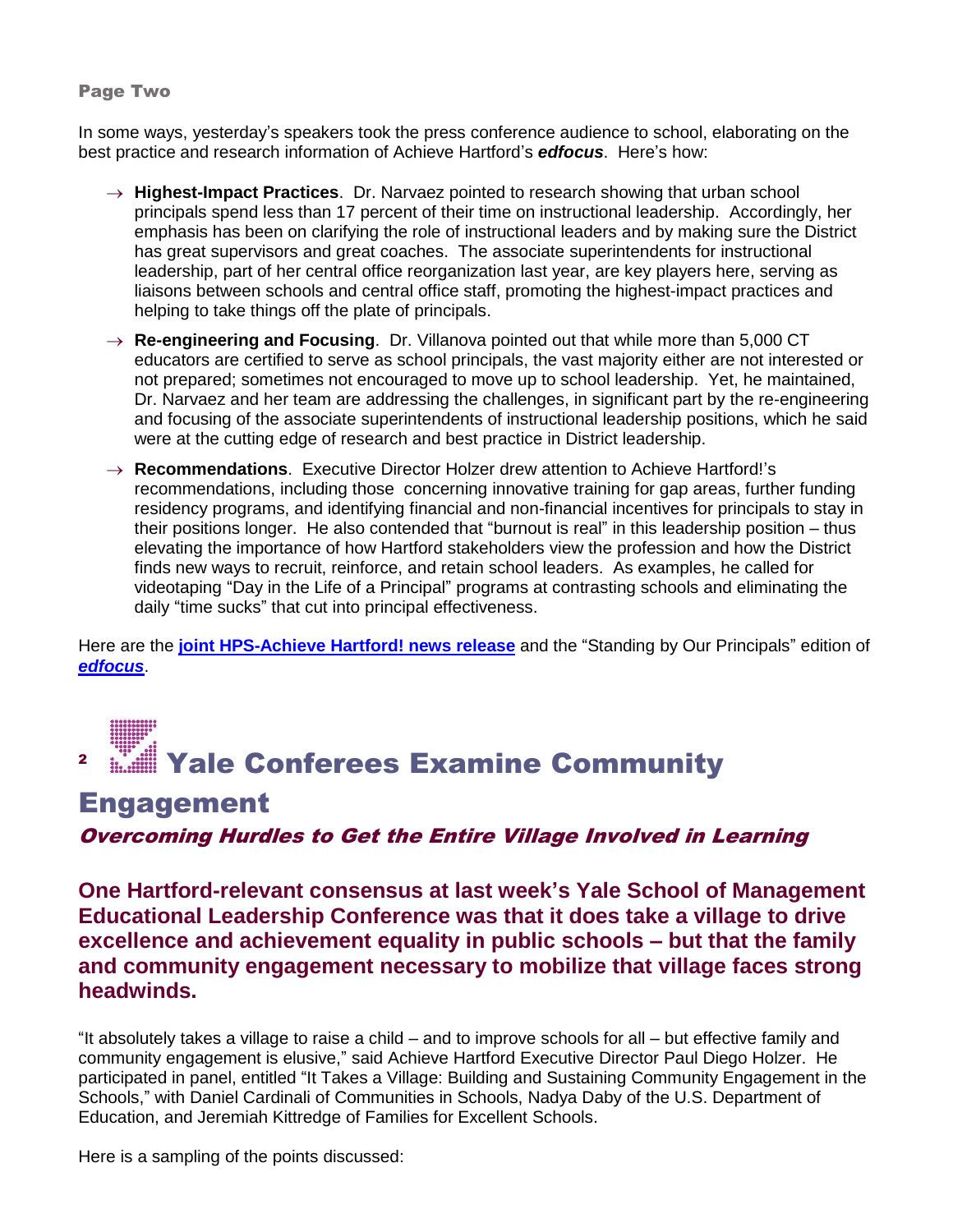### Page Three

- $\rightarrow$  Family and community engagement is integral to the application of grassroots pressure in the interest of school improvement.
- $\rightarrow$  An honest dedication to outreach from districts, principals, and teachers is equally crucial; if it isn't a priority, community buy-in won't be, either.
- $\rightarrow$  Getting communications right will require strong and tailored support for principals (please see the article above). Their efforts must be customized to fit their populations; parent-teacher bridges, cultivating effective School Governance Councils and PTOs, hiring parents, and getting families to play a supportive role at home are all powerful. But so is thinking outside the box and cultivating community partners for individual school needs; the most impressive school principals are resourceful in these and many other ways.
- $\rightarrow$  Training for principals and all staff to be culturally competent, have a youth development disposition and embrace parent engagement, not just to "bring families along" but to listen and respond to their concerns – could be a game changer.
- → Achieve Hartford!'s interactive **[SMARTERHartford.org](http://smarterhartford.org/)** website to inform and engage parents and its No Child Held Back training program for parents are worthy examples of how nonprofit organizations can step in and wake up the village.

As to future innovations, Achieve Hartford! would like to implement a citywide case management model with resource networks; annual School Community "Accountability Forums"; principal professional development modules on community bridge building and communications; training for community organizers to work in school districts; and the new VOXER app for iPhone and android, to build communities of practice.

### 3 Urgent Call for Stepped-Up ELL Support

### State Work Group Finds State System "Woefully Underfunded and Understaffed"

### **Connecticut's English Language Learners need immediate attention – and they're not getting it from a "woefully underfunded and understaffed" State system in which one educational consultant provides guidance and support for a student population of 35,000.**

That was perhaps the most startling finding in a report last week from a State Work Group co-chaired by Rep. Juan Candelaria and Kelvin Roldán, the Hartford Public Schools' Chief Communications and Policy Officer – and a former Hartford State Representative. **[The report, online here](http://achievehartford.org/assets/uploads/files/ELAEE%20Report%20to%20the%20Speaker%20of%20the%20House%202015%20(2).pdf)**, makes compelling recommendations for upgrading ELL program design, teacher capacity, accountability, and resources – but it comes as tension mounts before a Fiscal 2016 State budget buzz saw.

Despite the competing demands during this tight budget year, Mr. Roldán was cautiously optimistic about the future for the sweeping changes his work group proposed for Connecticut's bilingual education laws and the state's approach in supporting children in need.

According to Mr. Roldán, many of the recommendations don't necessarily carry budgetary impact, such as the planned delivery of Common Core SBAC assessments in students' native languages, already being prepared. Other central recommendations include extending the bilingual education period from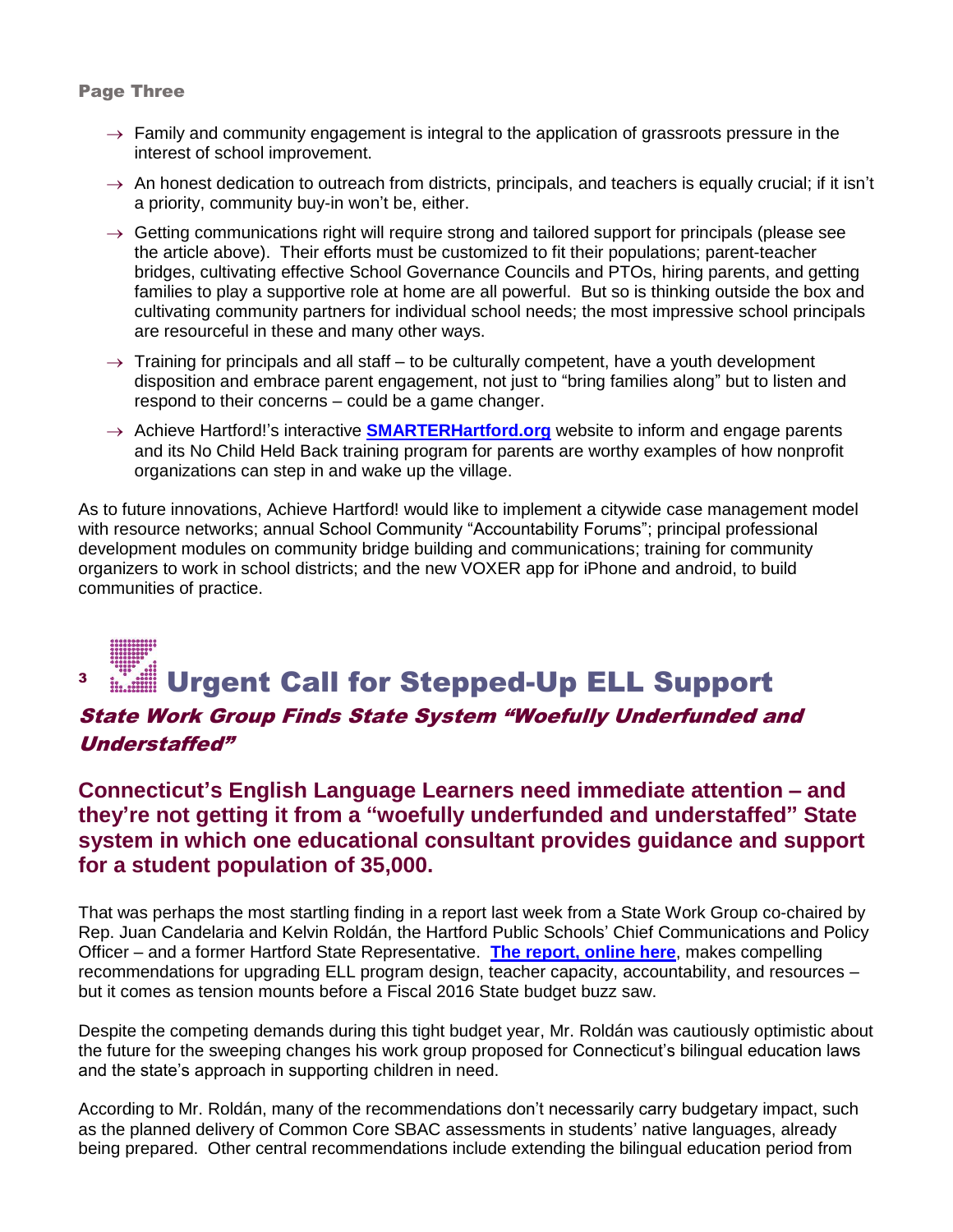### Page Four

30 to 60 months and improving both the standards design process and the accountability reporting to the legislature.

In addition, prioritizing the recommendations, so as to provide districts with necessary resources for planning and establishing pilots, is under discussion, with the idea in mind of a potential \$5 million investment in the biennium to begin the work. Currently the state spends \$1.9 million a year; House Speaker Brendan Sharkey, to whom the work group report was directed, is looking at doubling the investment initially.

Importantly, enhanced services for English Language Learners constitute a key part of Superintendent Beth Schiavino-Narvaez's equity agenda, Mr. Roldán pointed out.

Looking at the concept of dual language learning, which has been discussed in the context of the *Sheff v. O'Neill* desegregation case, the dual language approach is indeed one in which the work group was interested. "Our initial focus was on looking at the system as a whole and delivering on a set of recommendations that will move the state in the direction of addressing the needs of English Learners," he explained. "If we provide good systems and structures, then programs like dual language will flourish – and that would be really exciting!"

Hartford, New Haven, and Bridgeport are the CT cities with the largest concentrations of ELL students, with 11 percent, 8.8 percent, and 8.5 percent, respectively. With a 24.4 percent ELL proportion, Windham has the highest concentration in the state. Also statewide, roughly two-thirds of ELL students do not transition during the mandated 30-month period of bilingual education; in the 2013-14 school year, fewer than 6 percent met the State English mastery standard.

*The Bottom Line:* It makes sense to double the transition period and follow through on the other important upgrades regarding pilot programs and teacher shortages. More importantly, it makes sense to elevate this issue for this and the next few legislative sessions to come, because if CT is going to rise up economically it is going to be on the shoulders of its urban and immigrant populations, to a large extent. Either we educate well our most vulnerable – but ambitious – students, or we watch children's potential wane and our state lose more businesses that can't hire locally.

### Insights of the Week

**Here are the [commentary from UConn Executive Leadership Program Director Dr. Robert](http://achievehartford.org/assets/uploads/files/3-30-15--Dr_%20Robert%20Villanova--HPS%20edfocus%20Standing%20by%20Our%20Principals%20%20commentary%20%20RMV.pdf)  [Villanova](http://achievehartford.org/assets/uploads/files/3-30-15--Dr_%20Robert%20Villanova--HPS%20edfocus%20Standing%20by%20Our%20Principals%20%20commentary%20%20RMV.pdf) and the [Courant coverage](http://www.courant.com/community/hartford/hc-hartford-principal-turnover-0402-20150401-story.html) regarding the new Achieve Hartford!** *edfocus* **[issue brief,](http://achievehartford.org/assets/uploads/files/4-1-15-----WEB--edfocus_principals_online%20version.pdf) "Standing by Our Principals".**

### WW 1 Upcoming Events

**The next Hartford Board of Education meeting will be a budget workshop, Tuesday, April 7, 2015, at 5:30 p.m., at Rawson School, 260 Holcomb Street.**

**Achieve Hartford!'s GradNation event at Capital Community College on Thursday, April 16, 2015, will offer a free program to promote understanding of student-centered and personalized learning – including optimizing new technology. [Register here.](http://achieve.s464.sureserver.com/civicrm/event/info?reset=1&id=15)**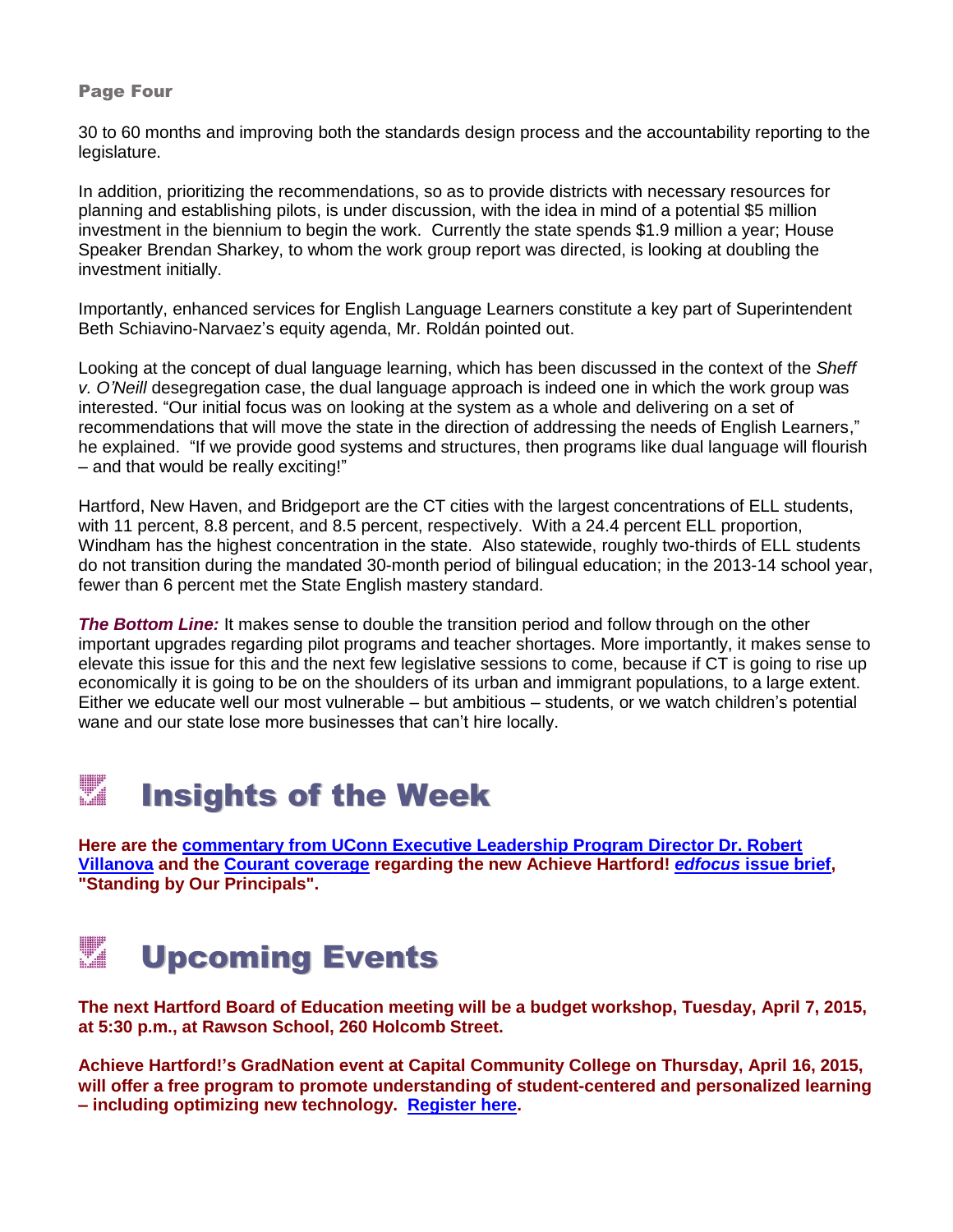## Good Information

- The **[SmarterHartford.org data tool](http://smarterhartford.org/)** for looking at Choice options in Hartford.
- Achieve Hartford! Suggestions on **[Sheff Course Corrections](http://ctmirror.org/op-ed-hartford-families-need-some-sheff-course-corrections/)**
- **[On Resource Inequities: Letter from Catherine Lhamon, Assistant Secretary for Civil](http://www2.ed.gov/about/offices/list/ocr/letters/colleague-resourcecomp-201410.pdf)  [Rights, U.S. Department of Education](http://www2.ed.gov/about/offices/list/ocr/letters/colleague-resourcecomp-201410.pdf)**, October 1, 2014
- **[School Superintendents: Vital or Irrelevant?](http://www.brookings.edu/research/reports/2014/09/03-superintendents-chingos-whitehurst)** Matthew Chingos, Russ Whitehurst, and Katharine Lindquist, Brown Center on Education Policy, Brookings Institution, September 3, 2014
- WNPR's "Where We Live" looked at **[CT mental health care for children](http://wnpr.org/post/how-well-connecticut-caring-its-child-mental-health-patients)** on Wednesday, September 3, 2014, with a focus on how crisis brings families into emergency rooms
- **[Precarious Work Schedules Common for Younger Workers](http://news.uchicago.edu/article/2014/08/27/precarious-work-schedules-common-among-younger-workers)**, Jann Ingmire, UChicago News, August 27, 2014
- **[Information about Hartford Community Schools](http://www.hartfordschools.org/schools/community-schools)**
- **[Bridging the Gap between Policy and Practices in NYC](http://www.perryandassociatesinc.com/NYC-SE_ReformBP_Report_Final_4-23.pdf)**, Perry and Associates
- **[The Growth and Spread of Concentrated Poverty, 2000 to 2008-12](http://www.brookings.edu/research/interactives/2014/concentrated-poverty#/M25540), Brookings Institution, July** 31, 2014
- **[The Future of Test-Based Accountability](http://www.brookings.edu/blogs/brown-center-chalkboard/posts/2014/07/10-accountability-whitehurst)**, Russ Whitehurst, Brookings Institution, July 2014
- **[Should Principals Be Treated Like CEOs?](http://www.theatlantic.com/education/archive/2014/06/should-we-be-treating-principals-like-ceos/373246/)**, Jacoba Urist, The Atlantic, June 24, 2014
- **[Who Profits from the Master's Degree Pay Bump for Teachers?](http://www.brookings.edu/blogs/brown-center-chalkboard/posts/2014/06/05-masters-degree-pay-bump-chingos)**, Matthew Chingo, Brookings Institution, June 5, 2014
- National School Boards Association **[Guide for School Board Members on Community](http://www.nsba.org/partnership-not-pushout-guide)  [Partnerships for Student Success](http://www.nsba.org/partnership-not-pushout-guide)**
- Observing the 60<sup>th</sup> Anniversary of Brown v. Board of Education
	- o Former Rep. Diane Watson reflects on **[its meaning](https://www.youtube.com/watch?v=7W4A_bba9ss&feature=youtu.be&mkt_tok=3RkMMJWWfF9wsRonua3LZKXonjHpfsX%2B6OokULHr08Yy0EZ5VunJEUWy2YIGRdQ%2FcOedCQkZHblFnVwPS629WrINo6YO)**
	- o UCLA's *[Brown at 60](http://hnn.us/article/155669)* Report looks at trends
- **[Evaluating Teachers with Lessons Learned in Four Districts](http://www.brookings.edu/research/reports/2014/05/13-teacher-evaluation-whitehurst-chingos)**, Grover **[Grover J. "Russ"](http://www.brookings.edu/experts/whitehurstg)  [Whitehurst,](http://www.brookings.edu/experts/whitehurstg) [Matthew M. Chingos](http://www.brookings.edu/experts/chingosm)** and Katharine M. Lindquist, Brookings Institution; full report **[here](http://www.brookings.edu/~/media/research/files/reports/2014/05/13%20teacher%20evaluation/evaluating%20teachers%20with%20classroom%20observations.pdf)**
- **[CT by the Numbers Analysis](http://ctbythenumbers.info/2014/05/04/44-connecticut-high-schools-among-best-us-top-school-state-15-nationally/)** of U.S. News & World Report State High School Rankings
- **[Plenary Session](https://www.youtube.com/watch?v=ijYb_FVIIpo&list=PLsz47E2DjFA1QIGVehFg2Gg0k-S_V1M4T&index=2):** 8<sup>th</sup> Annual Yale School of Management Educational Leadership Conference, April 3-4, 2014
- **[Movement Grows to Assess Students' Digital Literacy](http://www.edweek.org/ew/articles/2014/03/13/25digitalliteracy.h33.html?intc=EW-TC14-EWH)**, Robin Flanigan, Education Week, March 2014
- **[Poet Malcolm London Finds Hope on Chicago's Streets,](http://onpoint.wbur.org/2014/03/18/malcolm-london-poetry-chicago)** On Point with Tom Ashbrook, National Public Radio, March 18, 2014
- **[State's New Common Core Website](http://ctcorestandards.org/)** launched in March 2014
- **[College Board Outlines SAT Redesign It Says Will Be More 'Focused and Useful,'](http://blogs.edweek.org/edweek/college_bound/2014/03/the_college_board_has_provided.html)** Education Week, March 2014
- Two Views: the National Education Policy Center **[Report](http://nepc.colorado.edu/publication/teach-for-america-return)** and Mathematica **[Report](http://www.mathematica-mpr.com/publications/PDFs/education/HSAC_final_rpt_9_2013.pdf)**, both examining Teach for America
- **[Salary and Benefits Study,](http://www.aasa.org/uploadedFiles/Publications/Salary_Survey_Public_2013.pdf)** American Association of School Administrators, February 2014
- **[CT Early Care and Progress Report,](https://www.documentcloud.org/documents/1009312-early-care-and-education-report-ct-voices-for.html)** CT Voices for Children, January 2014
- **[The new 2014 Quality Counts Report from Education Week](http://www.edweek.org/media/ew/qc/2014/shr/16shr.us.h33.pdf)**
- **[Survey of Adult Skills: United States](http://www.oecd.org/site/piaac/Country%20note%20-%20United%20States.pdf)**, Organisation for Economic Co-operation and Development (OECD), 2013 Report
- **[Why Educating the Educators is Complex](http://www.washingtonpost.com/blogs/answer-sheet/wp/2013/12/05/why-educating-the-educators-is-complex/)**, Valerie Strauss, The Washington Post-The Answer Sheet, December 5, 2013